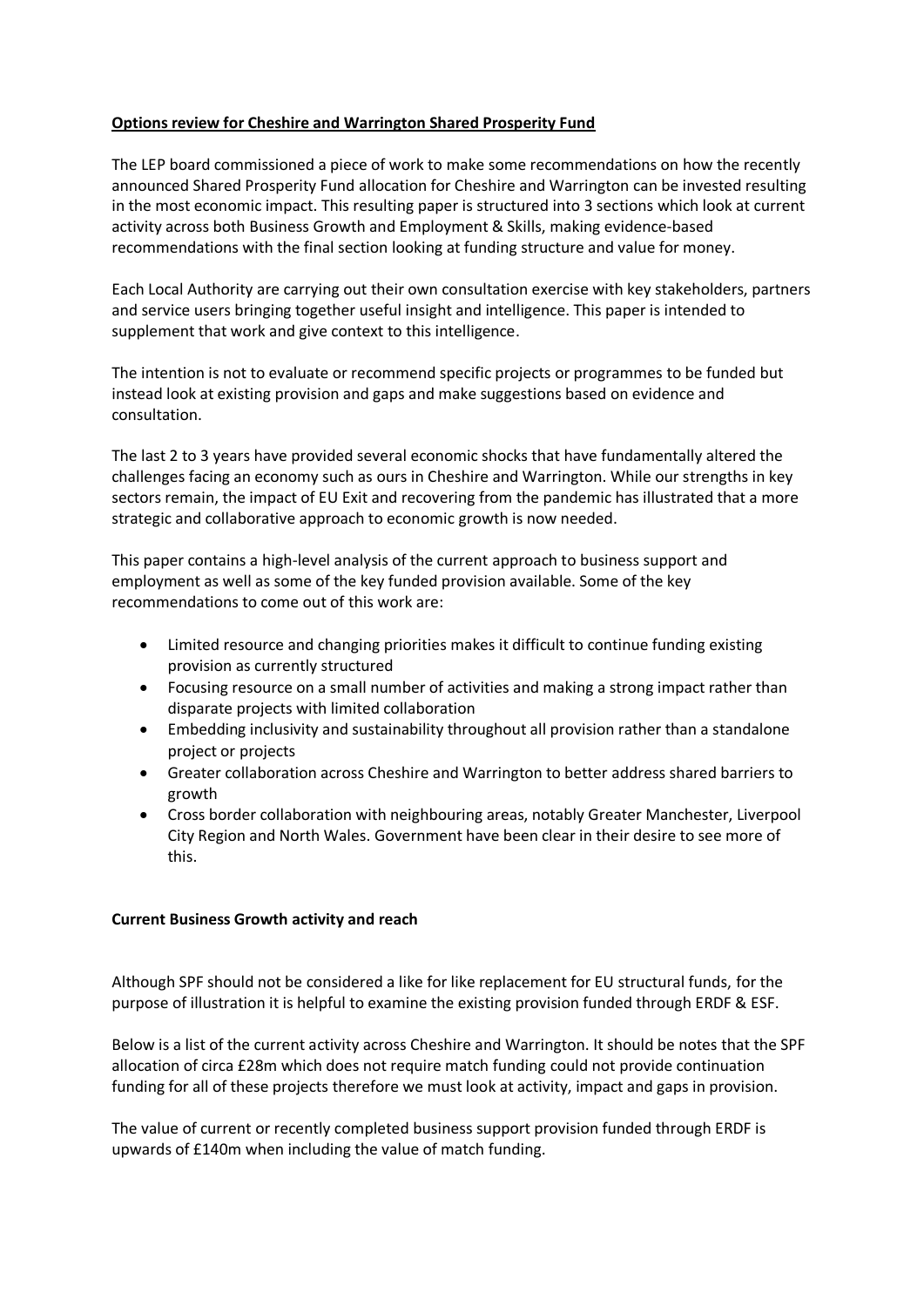| <b>FRDF</b>    | <b>Total including Match Funding</b> |
|----------------|--------------------------------------|
| £64,749,076.59 | £140,635,226.27                      |

This figure does include capital funds such as the Cheshire and Warrington Urban Development Fund and the Northern Powerhouse Investment Fund but the vast majority of this funding is directed towards individual support programmes some of which are highlighted in Annex A.

The geographical reach of this provision differs project to project, some are restricted to induvial LA areas, others cover all of Cheshire and Warrington while some have coverage across the North West.

All of these projects target SMEs and other than some information sharing at Growth Hub level each project is delivered in isolation with limited collaboration or sharing of information and best practice. Some projects are focused on specific areas of support such as innovation or digitisation and others at individual sectors such as advanced manufacturing however as information is not shared a key opportunity to offer a more robust offer to beneficiary businesses is lost. As there is not an overarching strategy to the end goals of this provision and impact data is limited by ESIF metrics it would be of limited value to assess the quality of delivery but instead ask the question of what gaps need to be filled and what do businesses actually need in order for Cheshire and Warrington to become a stronger, greener, more inclusive economy contributing fully to the levelling up agenda.

Many of these projects have now delivered multiple phases since they first began several years ago. Since then, much work has been completed on the economy identifying strengths as well as gaps indicating that a more strategic approach to business growth provision is now required.

Economic research and consultation both direct with business and with business representation organisations has made clear there are several key issues to address in this arena:

- There is lower than average growth in the number of businesses compared to the English average, and a lower business birth rate. This contributes to stagnation in levels of innovation and productivity with many new businesses not surviving their first 12 months
- There is very limited support for new businesses to scale which restricts growth opportunities for SMEs. A focus on start ups who can survive and thrive would be more impactful than a focus on volume of new starts which can have a short term impact but limited long term success
- Local Supply Chains are weakening, Cheshire and Warrington has a poor level of inputs to production sourced locally with limited support for C&W SMEs to become suppliers to prime companies. Support in this area could have a significant impact on local businesses providing goods and services to initiatives such as HS2 and Hynet
- Cheshire and Warrington has a high industrial carbon footprint, producing over double the carbon emissions of the England and North West averages, and electricity consumption in industrial areas. There is a need to support businesses to pivot to net zero demands. Existing national provision tends to targets large businesses and neglect the impact SMEs can have in this area. Support for SMEs to resulting in reducing carbon emissions as well as energy bills is essential to meeting local and national targets
- Majority of business enquires into the Growth Hub are related to accessing finance. Although significant finance is available, SMEs are finding the process restrictive and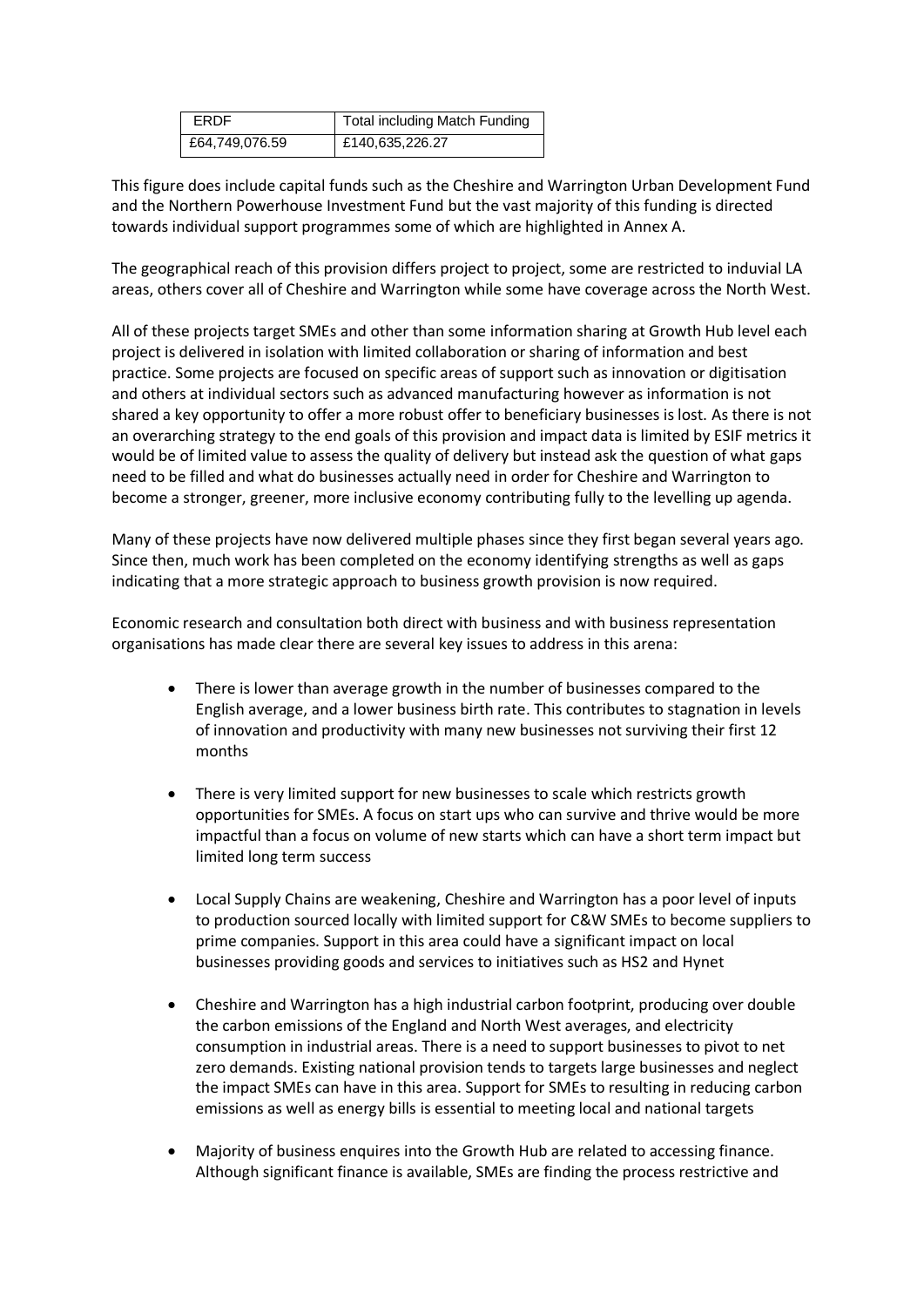difficult to navigate. Evidence indicates that a there it is particularly difficult for new and small businesses to access innovation funding. Cheshire and Warrington is one the few sub regions in the North without wide ranging access to finance provision

- Many businesses and indeed providers of the above support have pointed out the flaws in the design of ERDF type support. Success has been had locally and nationally with a more joined up peer network focus. Business feedback is that they get much more benefit from working with like-minded businesses rather than in isolation. This approach can identify multiple barriers as well as opportunities more quickly and efficiently
- There is also strong support to developing a network of town centres across Cheshire and Warrington with the intention of supporting each other through shared challenges and unique needs. The future of town centres incorporating retail, residential and other uses is a key challenge facing business and the wider economy. A programme designed to look at scope of activity and unlocking finance and innovation around town centres would have key economic benefits.

It is recommended that some priority is given to provision that directly addresses some or all of these identified issues which will address immediate concerns from the business community but also provide a strong foundation towards the wider levelling up agenda positioning Cheshire and Warrington strongly for future initiatives and closer collaboration with Government departments.

## **Employment and Skills activity and analysis**

Although skills provision cannot be funded through the main SPF allocation until 2024/25, people and skills are a key component of the prospectus and analysis of existing provision similar to the business growth agenda provides some useful context.

ESF funded skills provision has a range of projects targeting unemployed residents of Cheshire and Warrington with some focus on improving digital and STEM skills as well as long term enterprise education support through The Pledge. Examples of this current provision are highlighted in Annex A.

The total ESF allocation to these projects was originally in excess of £20 million with the same amount contributed through match funding, though there has been significant financial reprofiling in some of these projects.

Due to both the timing restrictions imposed by Government and the significant reduction in available finances SPF cannot be considered a like for like replacement therefore provision and impact will need to be carefully considered in order to maximise value for money.

It should also be noted that DWP now has significant resources and remit to address many of these challenges directly, with direct responsibility to support the long term unemployed. Any support put in place to support this cohort should be fully considered in this context to ensure there is not duplication of activity and confusion in the marketplace.

There is a mature employment and skills governance structure within Cheshire and Warrington with significant oversight of provision which has resulted in data and intelligence being readily available to inform strategic decision making.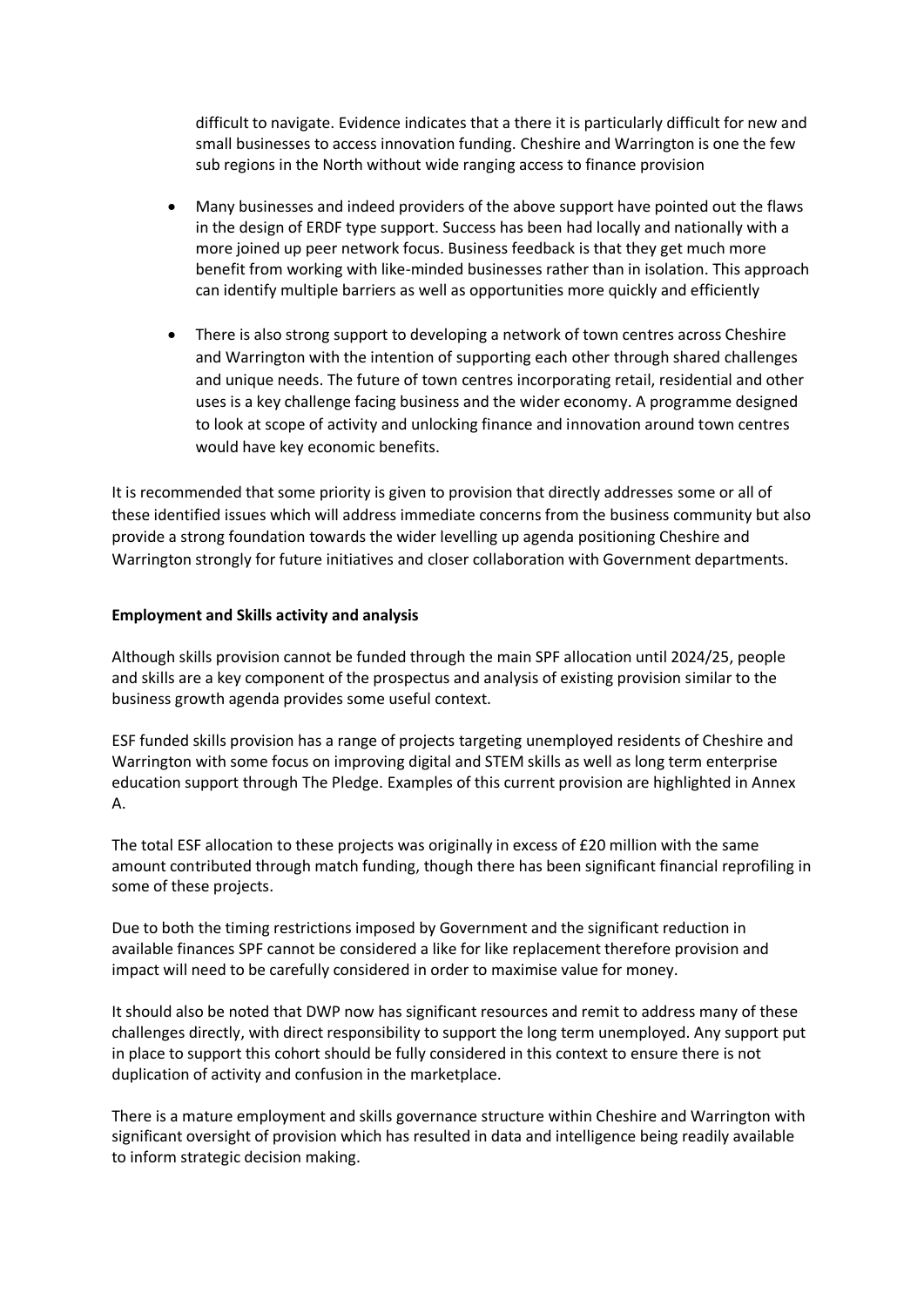This approach has had the advantage of targeting provision based on evidenced need. The above projects were established based on a strong evidence base and there continues to be demand for many of these services. Despite this there is a wealth of data and intelligence available that has identified priorities in these areas that should also be taken into consideration when identifying potential provision:

- Information failures –many employers, young people and adults not fully aware of the changing nature of the labour market and new job opportunities.
- Whilst there has been a strong rebound from the pandemic, there are labour market impacts that must be mitigated. The most pressing being the large increase in numbers of long-term unemployed.
- Employers in Cheshire and Warrington are much more likely to have skills shortage vacancies in high skill roles and more likely to experience bottom line business impacts as a result of this.
- The attainment and progression gap between those young people in receipt of free school meals (FSM) and those not in receipt of FSM is significant. Gaps of this nature have long term impact within a localised economy.
- There is significant geographic disparity in the success of you people. Ellesmere Port, North Warrington and Crewe are areas where targeted action could be beneficial.
- There are significant gender disparities in learning in ICT, Engineering, Health and Social Care, and Construction. Some occupations only draw on the talents of half of the population. Female participation in digital skills is too low at every level, for all ages.
- Most recently, there are growing numbers of economically inactive people though as noted DWP have significant resource and reach in this area

It is recommended that all activity in this area is commissioned and delivered in full partnership with DWP and the existing structures in place across Cheshire and Warrington, taking into account the detailed data and intelligence that is available.

## **Funding structure and value for money**

As previously demonstrated, each existing project funded through ESIF is developed independently with individual set up costs, overhead, staffing and the like. As the reduction in funding becomes a reality it is recommended that a more cost-effective approach to support provision is implemented. While SPF is allocated on a Local Authority level, Government have been explicit in their desire to see much more cross border collaboration. This presents an opportunity to commission support on a sub-regional basis giving all 3 LAs the ability to reduce set up and overhead costs on individual siloed projects. By developing a commissioning framework aimed at delivering impact in specific areas, Cheshire and Warrington can receive the duel benefit of addressing sub regional issues without